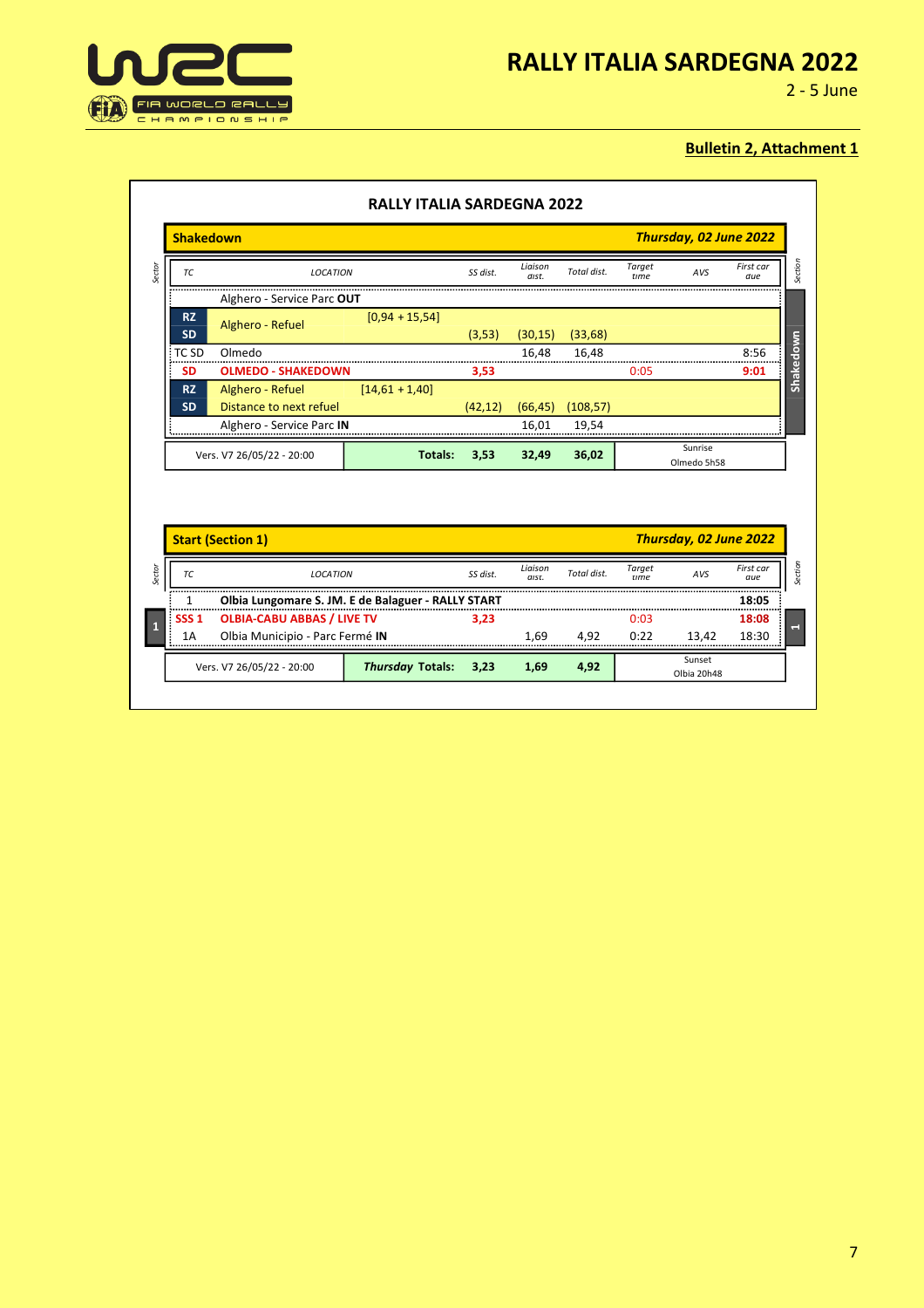

2 - 5 June

| Friday, 3 June 2022<br>Re-Start (Sections 2, 3, 4, 5)              |                                                                     |          |                  |             |                       |                                             |                  |
|--------------------------------------------------------------------|---------------------------------------------------------------------|----------|------------------|-------------|-----------------------|---------------------------------------------|------------------|
| ТC                                                                 | <b>LOCATION</b>                                                     | SS dist. | Liaison<br>dist. | Total dist. | <b>Target</b><br>time | AVS                                         | First car<br>due |
| 1В                                                                 | Olbia Molo Brin - Parc Fermé OUT - Tyre Fitting Zone IN             |          |                  |             |                       |                                             | 5:55             |
| TFZ <sub>1</sub>                                                   | <b>TYRE FITTING ZONE - Olbia Molo Brin</b>                          | (3,23)   | (1,69)           | (4,92)      | 0:15                  |                                             |                  |
| 1 <sup>C</sup>                                                     | Tyre Fitting Zone OUT                                               |          |                  |             |                       |                                             | 6:10             |
| $\overline{2}$                                                     | Ziu Pitta                                                           |          | 39,53            | 39,53       | 0:48                  | 49,41                                       | 6:58             |
| SS <sub>2</sub>                                                    | <b>TERRANOVA 1</b>                                                  | 14,19    |                  |             | 0:03                  |                                             | 7:01             |
| 3                                                                  | Sa Paule<br>                                                        |          | 15,03            | 29,22       | 0:57                  | 30,76                                       | 7:58             |
| SS <sub>3</sub>                                                    | <b>MONTI di ALA' e BUDDUSO' 1</b>                                   | 24,70    |                  |             | 0:03                  |                                             | 8:01             |
| <b>RZ</b>                                                          | $[8,80 + 16,23]$<br>Pattada - Refuel                                |          |                  |             |                       |                                             |                  |
|                                                                    | Distance to next refuel for Rally 1 Cars                            | (38, 89) | (57, 70)         | (96, 59)    |                       |                                             |                  |
| 1                                                                  | Distance to next refuel for all others cars                         | (38, 89) | (153,08)         | (191, 97)   |                       |                                             |                  |
| 3A                                                                 | Regroup IN                                                          |          | 25,03            | 49,73       | 1:03                  | 47,36                                       | 9:04             |
|                                                                    | <b>Buddusò - REGROUP</b>                                            |          |                  |             | 0:15                  |                                             |                  |
| 3B                                                                 | Regroup OUT                                                         |          |                  |             |                       |                                             | 9:19             |
| 4                                                                  | Ziu Pitta                                                           |          | 17,64            | 17,64       | 0:24                  | 44,10                                       | 9:43             |
| SS <sub>4</sub>                                                    | <b>TERRANOVA 2</b>                                                  | 14,19    |                  |             | 0:03                  |                                             | 9:46             |
| 5                                                                  | Sa Paule                                                            |          | 15,03            | 29,22       | 0:57                  | 30,76                                       | 10:43            |
| SS <sub>5</sub>                                                    | <b>MONTI di ALA' e BUDDUSO' 2</b>                                   | 24,70    |                  |             | 0:03                  |                                             | 10:46            |
| <b>RZ</b>                                                          | Pattada Refuel<br>$[8,80 + 94,50]$                                  |          |                  |             |                       | FUEL AT RZ2 AVAILABLE ONLY FOR RALLY1 CARS! |                  |
| $\overline{2}$                                                     | Distance to next refuel                                             | (0,00)   | (95, 38)         | (95, 38)    |                       |                                             |                  |
| 5A                                                                 | Technical Zone & Regroup IN                                         |          | 103,30           | 128,00      | 2:34                  | 49,87                                       | 13:20            |
|                                                                    | Alghero - TECHNICAL ZONE & REGROUP                                  |          |                  |             | 0:15                  |                                             |                  |
| 5B                                                                 | Technical Zone & Regroup OUT - Service IN                           |          |                  |             |                       |                                             | 13:35            |
| A                                                                  | <b>Alghero - SERVICE</b>                                            | (77, 78) | (215, 56)        | (293, 34)   | 0:40                  |                                             |                  |
| 5C                                                                 | Service OUT                                                         |          |                  |             |                       |                                             | 14:15            |
| <b>RZ</b><br>3                                                     | Alghero - Refuel<br>$[0,88 + 48,33]$                                |          |                  |             |                       |                                             |                  |
| 6                                                                  | Distance to next refuel<br>Osilo                                    | (27, 89) | (64, 05)         | (91, 94)    |                       |                                             |                  |
| SS <sub>6</sub>                                                    | <b>OSILO - TERGU 1</b>                                              |          | 49,21            | 49,21       | 1:00<br>0:03          | 49,21                                       | 15:15<br>15:18   |
| 7                                                                  | Maccia Marche                                                       | 14,63    | 11,03            |             | 0:40                  | 38,49                                       |                  |
| SS <sub>7</sub>                                                    | <b>SEDINI - CASTELSARDO 1</b>                                       | 13,26    |                  | 25,66       | 0:03                  |                                             | 15:58<br>16:01   |
| 7A                                                                 | Regroup IN                                                          |          | 4,64             | 17,90       | 0:29                  | 37,03                                       | 16:30            |
|                                                                    | Castelsardo - REGROUP                                               |          |                  |             | 0:25                  |                                             |                  |
|                                                                    |                                                                     |          |                  |             |                       |                                             | 16:55            |
|                                                                    |                                                                     |          |                  |             |                       |                                             |                  |
|                                                                    | Regroup OUT                                                         |          |                  |             |                       |                                             |                  |
| 4                                                                  | Castelsardo - Refuel<br>$[0,05 + 31,16]$<br>Distance to next refuel | (27, 89) |                  |             |                       |                                             |                  |
|                                                                    | Osilo                                                               |          | (110, 50)        | (138, 39)   |                       |                                             |                  |
| 8                                                                  |                                                                     |          | 31,21            | 31,21       | 0:50                  | 37,45                                       | 17:45            |
| 9                                                                  | <b>OSILO - TERGU 2</b><br>Maccia Marche                             | 14,63    | 11,03            | 25,66       | 0:03<br>0:40          | 38,49                                       | 17:48<br>18:28   |
|                                                                    | <b>SEDINI - CASTELSARDO 2</b>                                       | 13,26    |                  |             | 0:03                  |                                             | 18:31            |
|                                                                    | Alghero - Refuel                                                    |          |                  |             |                       |                                             |                  |
| 5                                                                  | $[68, 31 + 1, 24]$<br>Distance to next refuel                       | (0,00)   | (102, 21)        | (102, 21)   |                       |                                             |                  |
| 7B<br><b>RZ</b><br>SS <sub>8</sub><br>SS <sub>9</sub><br>RZ.<br>9А | Technical Zone & Parc Fermé IN                                      |          | 69,55            | 82,81       | 1:40                  | 49,69                                       | 20:11            |
|                                                                    | Alghero - TECHNICAL ZONE & PARC FERME'                              |          |                  | minimum     | 0:10                  |                                             |                  |
| 9В                                                                 | Parc Fermé OUT - Flexi Service IN                                   |          |                  |             |                       |                                             |                  |
| В                                                                  | <b>Alghero - FLEXI SERVICE</b>                                      | (55,78)  | (176, 67)        | (232, 45)   | 0:45                  |                                             |                  |
| 9C                                                                 | Flexi Service OUT - Parc Fermé IN                                   |          |                  |             |                       |                                             |                  |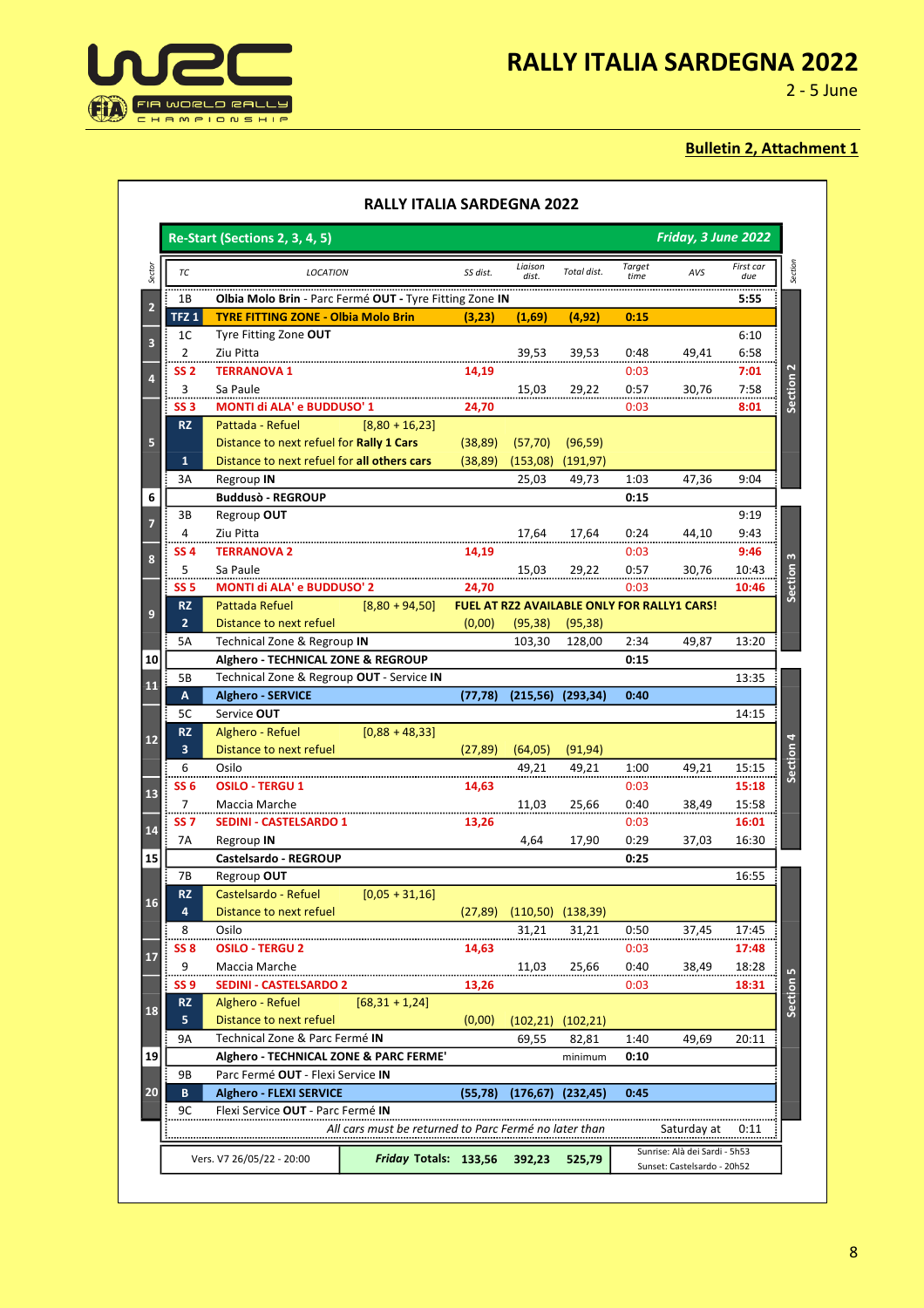



2 - 5 June

|                  | <b>Re-Start (Sections 6, 7, 8, 9)</b>                                                                |                     |                  |             |                       | Saturday, 4 June 2022 |                  |         |
|------------------|------------------------------------------------------------------------------------------------------|---------------------|------------------|-------------|-----------------------|-----------------------|------------------|---------|
| ТC               | <b>LOCATION</b>                                                                                      | SS dist.            | Liaison<br>dist. | Total dist. | <b>Target</b><br>time | AVS                   | First car<br>due |         |
| 9D               | Parc Fermé OUT - Service IN                                                                          |                     |                  |             |                       |                       | 5:25             |         |
| C                | <b>Alghero - SERVICE</b>                                                                             | (0,00)              | (0,00)           | (0,00)      | 0:15                  |                       |                  |         |
| 9E               | Service OUT                                                                                          |                     |                  |             |                       |                       | 5:40             |         |
| <b>RZ</b>        | Tempio P. - Refuel                                                                                   | $[100, 97 + 1, 35]$ |                  |             |                       |                       |                  |         |
| 6                | Distance to next refuel                                                                              | (27, 30)            | (74, 83)         | (102, 13)   |                       |                       |                  |         |
| 10               | Tempio - Pischinaccia                                                                                |                     | 102,32           | 102,32      | 2:03                  | 49,91                 | 7:43             |         |
| SS 10            | <b>TEMPIO PAUSANIA 1</b>                                                                             | 12,03               |                  |             | 0:03                  |                       | 7:46             | Section |
| 11               | Sa Ruinosa                                                                                           |                     | 28,19            | 40,22       | 0:57                  | 42,34                 | 8:43             |         |
| <b>SS 11</b>     | <b>ERULA - TULA 1</b>                                                                                | 15,27               |                  |             | 0:03                  |                       | 8:46             |         |
| <b>RZ</b>        | Tempio P. - Refuel                                                                                   | $[45,29+0,73]$      |                  |             |                       |                       |                  |         |
| $\overline{7}$   | Distance to next refuel                                                                              | (27, 30)            | (78, 26)         | (105, 56)   |                       |                       |                  |         |
| 11A              | Regroup IN                                                                                           |                     | 46,02            | 61,29       | 1:22                  | 44,85                 | 10:08            |         |
|                  | Tempio Pausania Viale Fonte Nuova - REGROUP                                                          |                     |                  |             | 0:15                  |                       |                  |         |
| 11B              | Regroup OUT                                                                                          |                     |                  |             |                       |                       | 10:23            |         |
| 12               | Tempio - Pischinaccia                                                                                |                     | 0,68             | 0,68        | 0:05                  | 8,16                  | 10:28            |         |
| <b>SS 12</b>     | <b>TEMPIO PAUSANIA 2</b>                                                                             | 12,03               |                  |             | 0:03                  |                       | 10:31            |         |
| 13               | Sa Ruinosa                                                                                           |                     | 28,19            | 40,22       | 0:57                  | 42,34                 | 11:28            |         |
| <b>SS 13</b>     | <b>ERULA - TULA 2</b>                                                                                | 15,27               |                  |             | 0:03                  |                       | 11:31            |         |
| <b>RZ</b>        | <b>Buddusò - Refuel</b>                                                                              | $[48,66 + 0,05]$    |                  |             |                       |                       |                  |         |
| 8                | Distance to next refuel                                                                              | (38, 61)            | (59, 66)         | (98,27)     |                       |                       |                  |         |
| 13A              | Technical Zone & Regroup IN                                                                          |                     | 48,71            | 63,98       | 1:17                  | 49,85                 | 12:48            |         |
| 13B              | <b>Buddusò - TECHNICAL ZONE &amp; REGROUP</b><br>Technical Zone & Regroup OUT - Tyre Fitting Zone IN |                     |                  |             | 0:15                  |                       | 13:03            |         |
| TFZ <sub>2</sub> | <b>TYRE FITTING ZONE - Buddusò</b>                                                                   | (54, 60)            | (254, 11)        | (308, 71)   | 0:15                  |                       |                  |         |
| 13C              | Tyre Fitting Zone OUT                                                                                |                     |                  |             |                       |                       | 13:18            |         |
| 14               | lanna Lacana                                                                                         |                     | 14,16            | 14,16       | 0:17                  | 49,98                 | 13:35            |         |
| SS 14            | <b>COILUNA - LOELLE 1 / LIVE TV</b>                                                                  | 21,60               |                  |             | 0:03                  |                       | 13:38            |         |
| 15               | Punta Balestrieri                                                                                    |                     | 22,17            | 43,77       | 1:05                  | 40,40                 | 14:43            |         |
| <b>SS 15</b>     | <b>MONTE LERNO di PATTADA 1</b>                                                                      | 17,01               |                  |             | 0:03                  |                       | 14:46            | قى      |
| <b>RZ</b>        | <b>Buddusò - Refuel</b>                                                                              | $[23, 28 + 0, 05]$  |                  |             |                       |                       |                  |         |
| 9                | Distance to next refuel                                                                              | (21,60)             | (22, 74)         | (44, 34)    |                       |                       |                  |         |
| 15A              | Regroup IN                                                                                           |                     | 23,33            | 40,34       | 0:52                  | 46,55                 | 15:38            |         |
|                  | <b>Buddusò - REGROUP</b>                                                                             |                     |                  |             | 0:10                  |                       |                  |         |
| 15B              | Regroup OUT                                                                                          |                     |                  |             |                       |                       | 15:48            |         |
| 16               | Ianna Lacana                                                                                         |                     | 14,12            | 14,12       | 0:17                  | 49,83                 | 16:05            |         |
| <b>SS 16</b>     | <b>COILUNA - LOELLE 2 / LIVE TV</b>                                                                  | 21,60               |                  |             | 0:03                  |                       | 16:08            |         |
| <b>RZ</b>        | Buddusò - Refuel                                                                                     | $[8,57 + 17,97]$    |                  |             |                       |                       |                  |         |
| 10               | Distance to next refuel                                                                              | (17,01)             | (112,96)         | (129, 97)   |                       |                       |                  |         |
| 17               | Punta Balestrieri                                                                                    |                     | 26,54            | 48,14       | 1:05                  | 44,44                 | 17:13            |         |
| SS 17            | <b>MONTE LERNO di PATTADA 2</b>                                                                      | 17,01               |                  |             | 0:03                  |                       | 17:16            |         |
| 17A              | Technical Zone & Parc Fermé IN                                                                       |                     | 94,11            | 111,12      | 2:14                  | 49,75                 | 19:30            |         |
|                  | Alghero - TECHNICAL ZONE & PARC FERME'                                                               |                     |                  | minimum     | 0:10                  |                       |                  |         |
|                  | Parc Fermé OUT - Flexi Service IN                                                                    |                     |                  |             |                       |                       |                  |         |
| 17B              |                                                                                                      | (77, 22)            | (194, 43)        | (271, 65)   | 0:45                  |                       |                  |         |
| E                | <b>Alghero - FLEXI SERVICE</b>                                                                       |                     |                  |             |                       |                       |                  |         |
| 17C              | Flexi Service OUT - Parc Fermé IN                                                                    |                     |                  |             |                       |                       |                  |         |